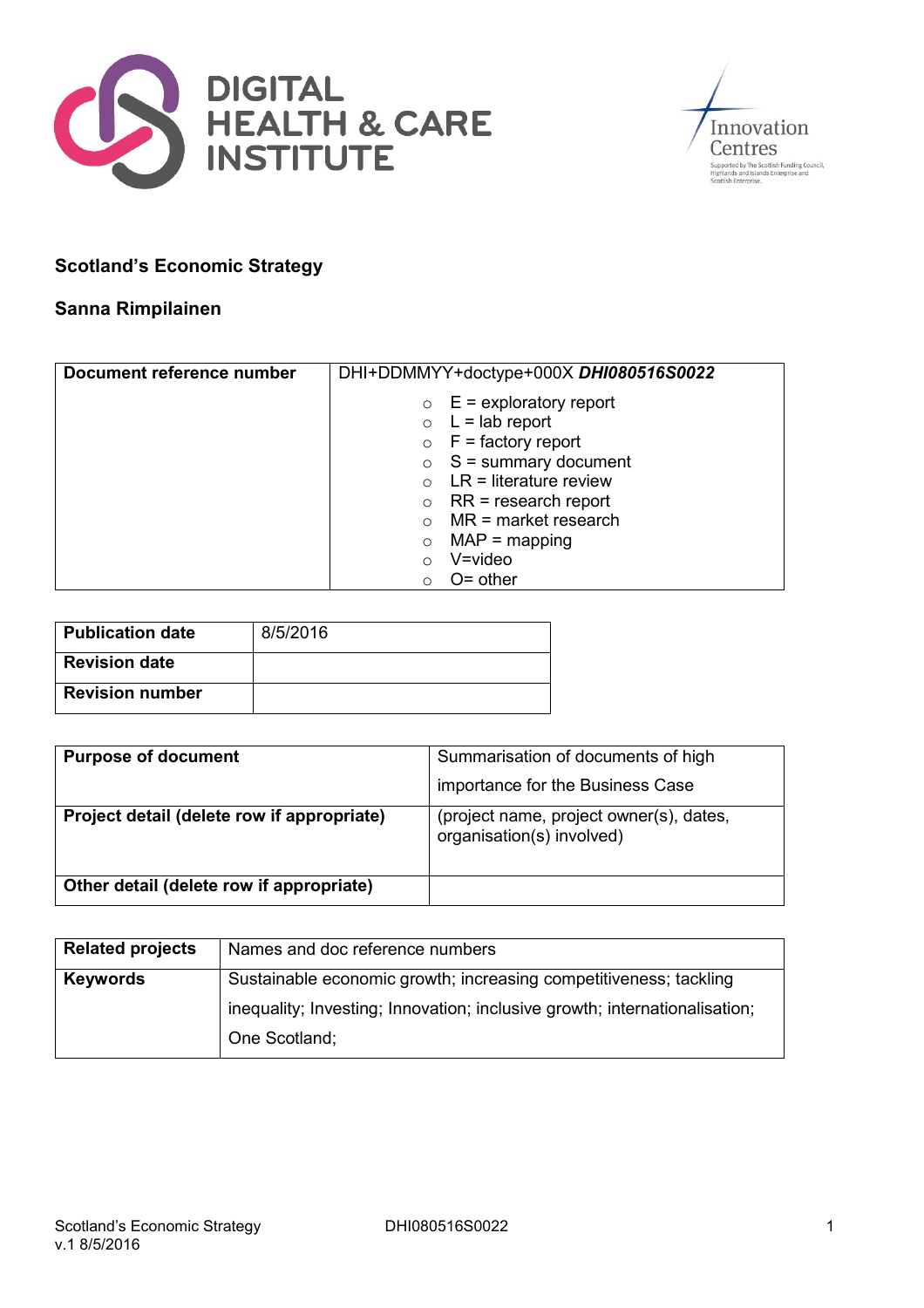



| Name of Strategy:      | Scotland's Economic Strategy                                                                                                                                                                                                                                                                                                                                                                                                                                                                                                                                                                                                                                                                  |  |
|------------------------|-----------------------------------------------------------------------------------------------------------------------------------------------------------------------------------------------------------------------------------------------------------------------------------------------------------------------------------------------------------------------------------------------------------------------------------------------------------------------------------------------------------------------------------------------------------------------------------------------------------------------------------------------------------------------------------------------|--|
| Date:                  | March 2015                                                                                                                                                                                                                                                                                                                                                                                                                                                                                                                                                                                                                                                                                    |  |
| URL:                   | http://www.gov.scot/Publications/2015/03/5984                                                                                                                                                                                                                                                                                                                                                                                                                                                                                                                                                                                                                                                 |  |
|                        | http://www.gov.scot/Resource/0047/00473597.pdf                                                                                                                                                                                                                                                                                                                                                                                                                                                                                                                                                                                                                                                |  |
|                        | (Summary doc)                                                                                                                                                                                                                                                                                                                                                                                                                                                                                                                                                                                                                                                                                 |  |
| Key words:             | Sustainable economic growth, increasing competitiveness, tackling inequality;                                                                                                                                                                                                                                                                                                                                                                                                                                                                                                                                                                                                                 |  |
|                        | Investing, Innovation, inclusive growth, internationalisation; One Scotland                                                                                                                                                                                                                                                                                                                                                                                                                                                                                                                                                                                                                   |  |
| Why does this strategy | International evidence shows that inequality has a negative impact on long-                                                                                                                                                                                                                                                                                                                                                                                                                                                                                                                                                                                                                   |  |
| exist? (what's the     | term economic growth and prosperity. The UK ranks as 29 <sup>th</sup> in terms of income                                                                                                                                                                                                                                                                                                                                                                                                                                                                                                                                                                                                      |  |
| problem/opportunity    | inequality by OECD ( $6th$ worse), Scotland would rank 20 <sup>th</sup> . The Scottish                                                                                                                                                                                                                                                                                                                                                                                                                                                                                                                                                                                                        |  |
| this stems from)       | government wishes to make Scotland a more successful                                                                                                                                                                                                                                                                                                                                                                                                                                                                                                                                                                                                                                          |  |
|                        | country through sustainable and fair economic policy by increasing                                                                                                                                                                                                                                                                                                                                                                                                                                                                                                                                                                                                                            |  |
|                        | competitiveness and tackling inequality.                                                                                                                                                                                                                                                                                                                                                                                                                                                                                                                                                                                                                                                      |  |
| Summary:               | The strategy's aim is to make Scotland a more successful country for all                                                                                                                                                                                                                                                                                                                                                                                                                                                                                                                                                                                                                      |  |
|                        | through increasing competitiveness and tackling inequality.                                                                                                                                                                                                                                                                                                                                                                                                                                                                                                                                                                                                                                   |  |
| Key goals and means    | The key goals for the strategy are to increase competitiveness and<br>l.                                                                                                                                                                                                                                                                                                                                                                                                                                                                                                                                                                                                                      |  |
| to achieve them:       | tackle inequality                                                                                                                                                                                                                                                                                                                                                                                                                                                                                                                                                                                                                                                                             |  |
|                        | Aims underpinned by four priority areas linked to Scottish government                                                                                                                                                                                                                                                                                                                                                                                                                                                                                                                                                                                                                         |  |
|                        | key policies (in brackets):                                                                                                                                                                                                                                                                                                                                                                                                                                                                                                                                                                                                                                                                   |  |
|                        | <b>Investing</b> in people and infrastructures – key to driving long-<br>1.<br>term improvements in competitiveness and in creating opportunities for<br>all. (Education, skills and health – supporting life-long and life-wide<br>learning; Infrastructure and digital – ensuring physical and digital<br>connectivity nationally and internationally; Business investment -<br>helping businesses to grow and innovate; Natural capital resource<br>efficiency and low carbon – protecting and nurturing Scotland's natural<br>resources and supporting investments towards low-carbon<br>economy; Communities, local assets and housing – investment in<br>supporting local communities). |  |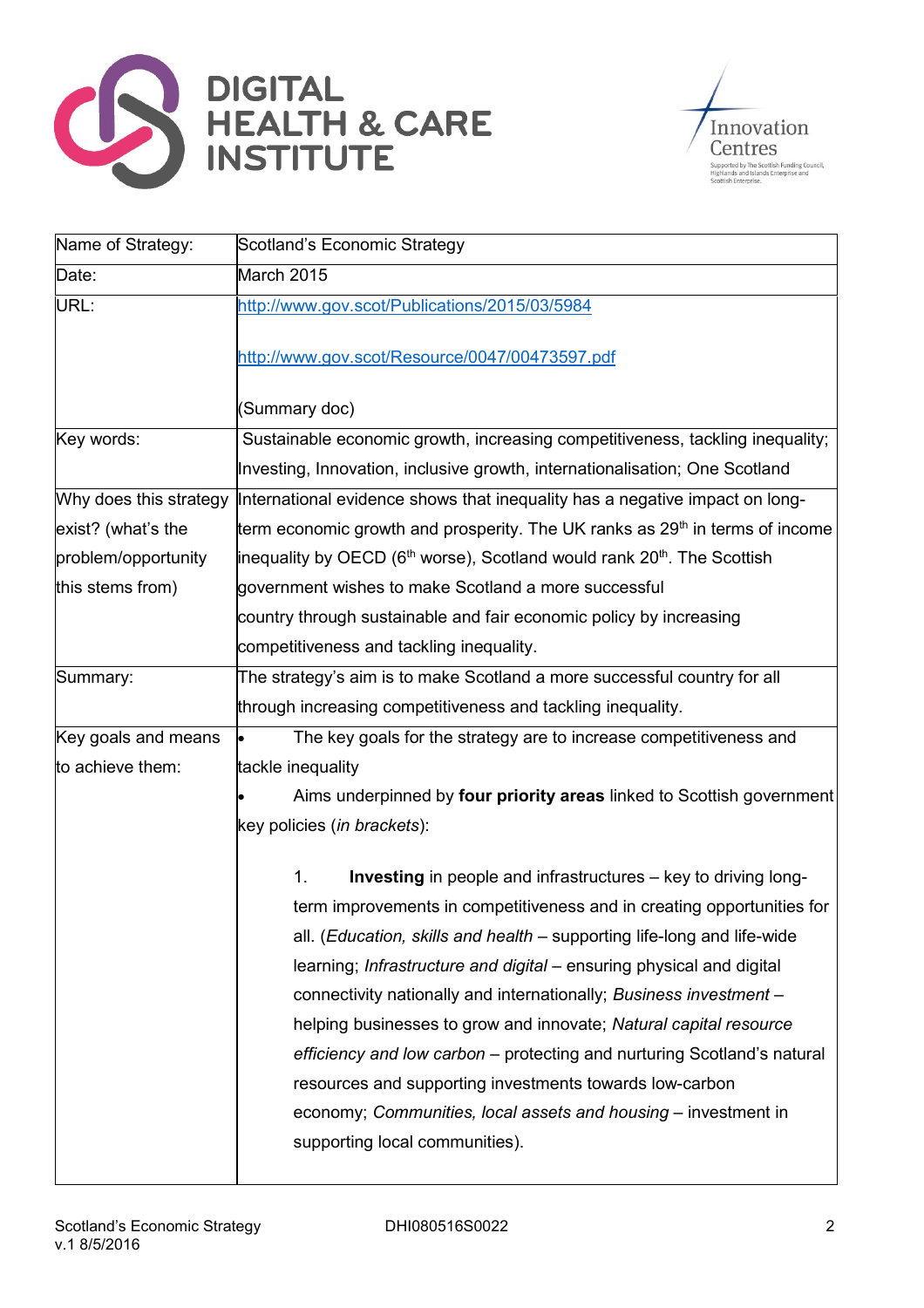



- 2. Fostering a culture of **Innovation** fundamental driver of long-term competitiveness and sustainable growth. (*Business innovation and entrepreneurship* – encourage more businesses to engage in innovation and R&D as part of their day-to-day activities; *Workplace innovation and digital, commercialisation of research and development* – continuing to support the high-impact research of Scotland's universities and improve levels of commercialisation of academic research & develop innovative approaches to progressive workplace practices with key partners; *Public services* – develop and deliver new approaches to public services and make better use of our public procurement to drive innovation.)
- 3. Promoting **inclusive growth** and creating opportunity through a fair and inclusive jobs market and regional cohesion – fairer society is a critical driver for improved economic performance over long-term. (*Fair work and Business Pledge* – addressing long-standing barriers to labour market and making the labour market sustainable and wellpaid; *Promoting equality and tackling inequality* – tacking crossgenerational inequality through e.g. improved child-care, by boosting attainment, increasing early years interventions, giving every child a good start; *Place and regional cohesion* – realising opportunities in towns and rural areas, relying on local knowledge and resources for delivering more equal growth)
- 4. **Internationalisation** strengthening Scotland's links with the global economy in order to increase trade, attract investment and share expertise: (*Trade, investment, international connectivity* – supporting Scotland's entry to new markets and expansion of existing ones (EU, North America); *Global outlook, influence and networks* – encourage SMEs to export more; making Scotland an attractive place to invest in; Promoting Scotland's international brand; use Scotland's influence abroad to support our international ambitions, and to continue to make the case for Scotland to remain a member of the EU; publish an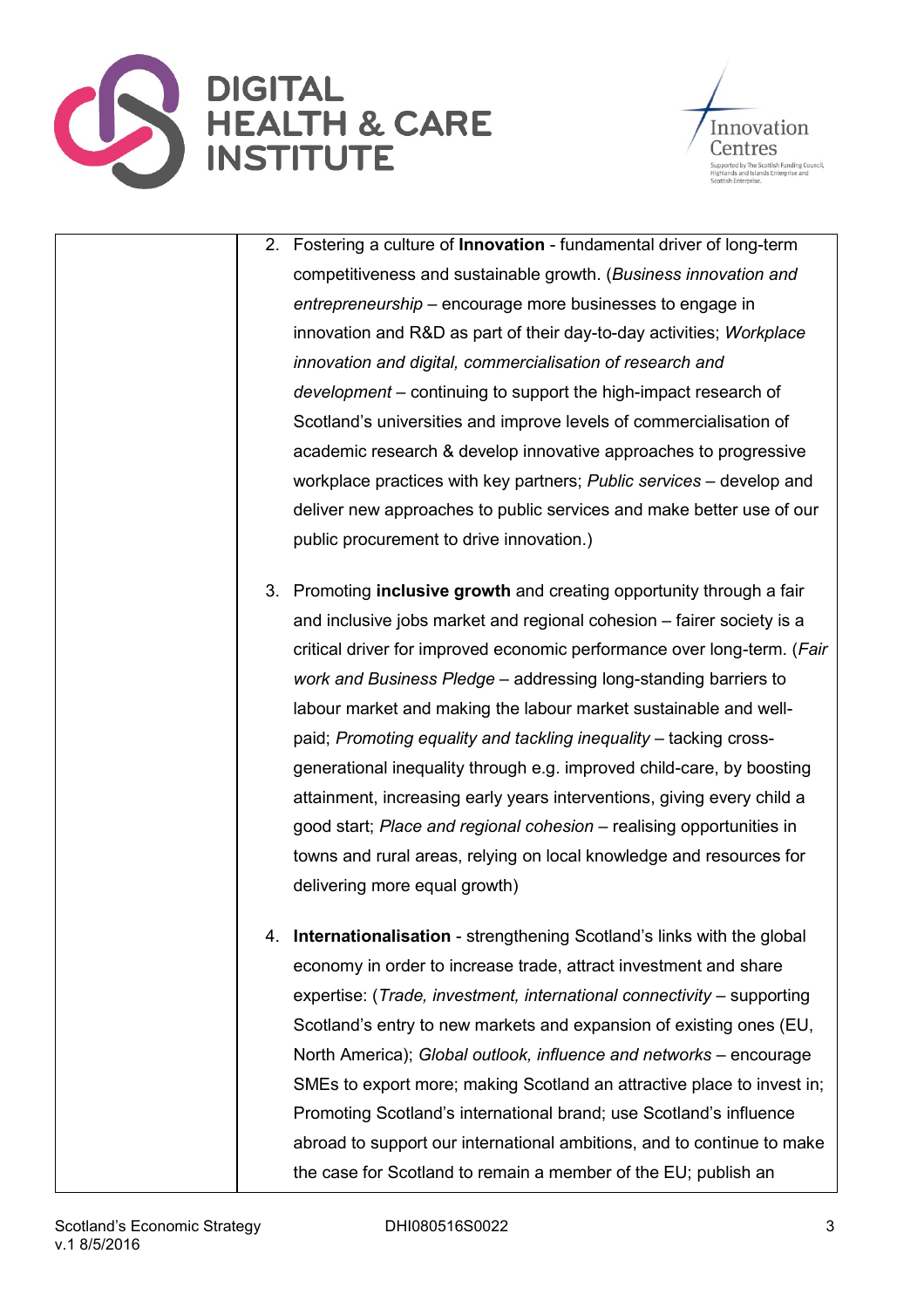



|                    | International Framework, which will set the context for how the                                                                                                                                                                                                                                                                                                                                                                                                                                                                                                                                                                                                         |
|--------------------|-------------------------------------------------------------------------------------------------------------------------------------------------------------------------------------------------------------------------------------------------------------------------------------------------------------------------------------------------------------------------------------------------------------------------------------------------------------------------------------------------------------------------------------------------------------------------------------------------------------------------------------------------------------------------|
|                    | Government, its agencies and public bodies engage externally to                                                                                                                                                                                                                                                                                                                                                                                                                                                                                                                                                                                                         |
|                    | promote Scotland and influence the world around us.)                                                                                                                                                                                                                                                                                                                                                                                                                                                                                                                                                                                                                    |
|                    | Regardless of the many strengths of the Scottish economy (highly<br>skilled workforce, reputation for innovation, international brands, strong<br>sectors incl. food and drink, finance and business, life sciences, energy,<br>tourism and creative industries) Scotland needs to continue to take<br>action to reduce inequality. Evidence shows that inequality has a<br>negative impact on long-term growth and prosperity.<br>Drivers for change: leadership, partnerships between the public sector,<br>$\bullet$<br>employers, the third sector and trade unions; Focussing on policies<br>tailored around the four priorities; Aligning the whole public sector |
|                    | behind a common vision: One Scotland Partnership.                                                                                                                                                                                                                                                                                                                                                                                                                                                                                                                                                                                                                       |
| Expected outcomes: | A fairer, more prosperous Scotland through increasing sustainable growth.                                                                                                                                                                                                                                                                                                                                                                                                                                                                                                                                                                                               |
| Key quotes:        | Ranked 1 <sup>st</sup> for inward investment outside London<br>$\bullet$<br>45.5% of those employed in Scotland have a higher or further education<br>qualification (compared to 40.9% in the UK)<br>Highest output per head in the UK outside London and the south east.<br>$\bullet$<br>International sales from Scotland's oil and gas supply chain reached<br>£10bn in 2012-13<br>Ranked third in Europe's top 50 games developer locations<br>$\bullet$                                                                                                                                                                                                            |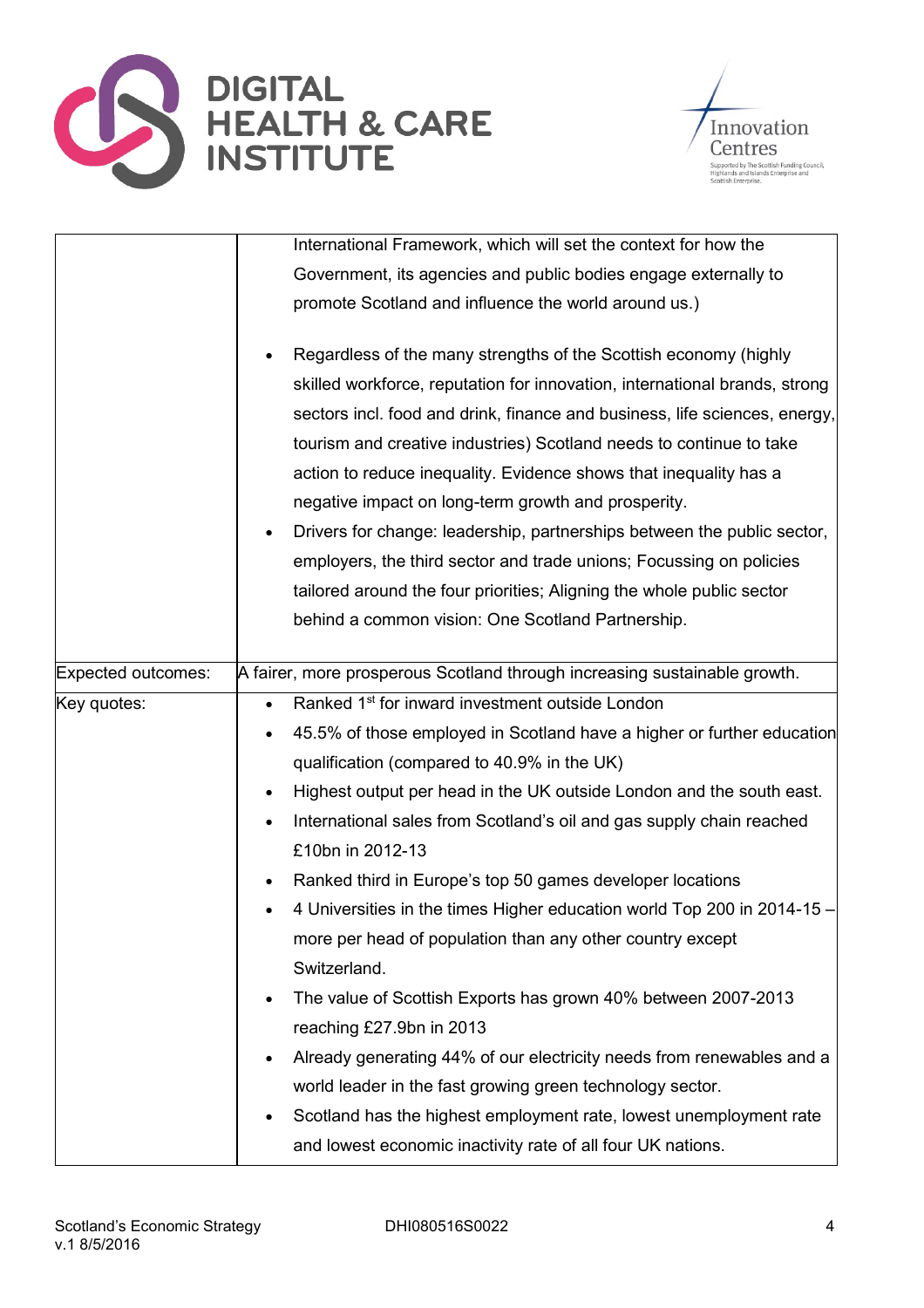



|           | Rising income inequality in the UK reduced GDP per capita growth by 9         |
|-----------|-------------------------------------------------------------------------------|
|           | percentage point between 1990-2010.                                           |
| $\bullet$ | Health inequalities and poor health outcomes reduce people's                  |
|           | economic opportunities and have a negative impact on the country's            |
|           | overall economic performance. They can also place additional                  |
|           | pressures on the public sector. Across the EU it is estimated that health     |
|           | inequalities resulted in economic losses of between 1.5% and 9.5% of          |
|           | EU 25 GDP per year.                                                           |
| ٠         | Reducing youth employment by 40% by 2021                                      |
| $\bullet$ | Increasing the percentage of employers recruiting young people directly       |
|           | from education to 35% by 2018.                                                |
| $\bullet$ | Aim to extend Digital Scotland Superfast Broadband (DSSB)                     |
|           | programme to areas which are not being reached by the market alone,           |
|           | such as part of rural Scotland. As a result of this investment, at least      |
|           | 95% of premises across Scotland will be able to access fiber                  |
|           | broadband by the end of 2017.                                                 |
| $\bullet$ | Scotland CAN DO programme is supporting initiatives towards                   |
|           | becoming a world-leading entrepreneurial and innovative nation.               |
| $\bullet$ | Innovation is the fundamental driver of long-term competitiveness and         |
|           | sustainable growth. It encompasses the development of new                     |
|           | processes, products, services, workforce design and business models.          |
| $\bullet$ | Investment in R&D is a key indicator of the level of innovation in a          |
|           | country. In 2012 Scotland HE R&D expenditure as a percentage of               |
|           | GPD ranked first of the 12 countries and regions of the UK. Scotland          |
|           | was 4 <sup>th</sup> of the OECD. However, business expenditure remains low in |
|           | Scotland, equivalent to 0.6% of GPD in 2012. Comparable countries             |
|           | such as Finland and Sweden spend nearly four times as much as a               |
|           | proportion of GDP                                                             |
| $\bullet$ | The 2014 Research Excellence Framework identified 77% of Scottish             |
|           | university research as world leading (four stars) or internationally          |
|           | excellent (three star), while 86% was assessed as 4 or 3 stars by             |
|           | impact.                                                                       |
|           |                                                                               |